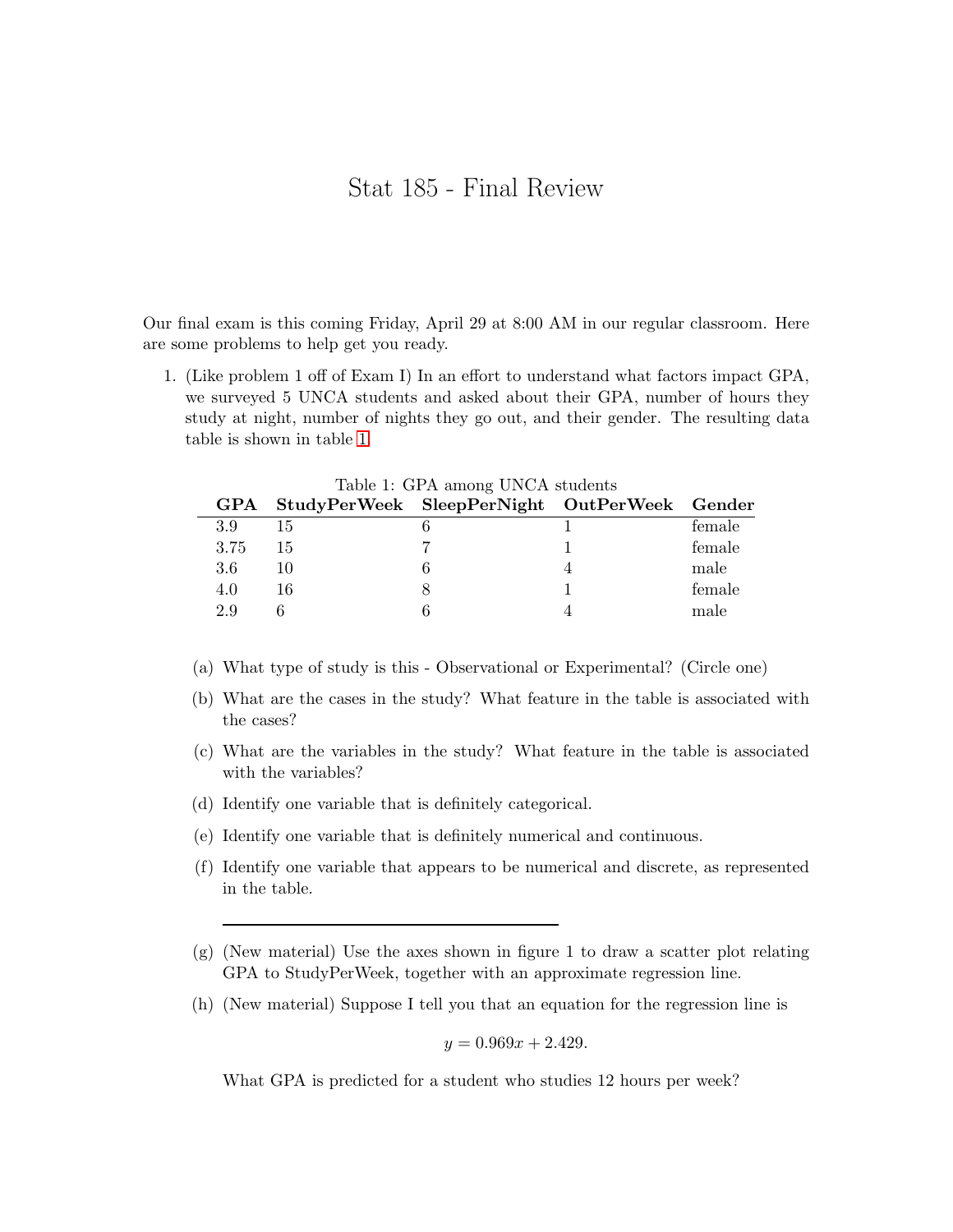2. (An extension of problem 5 from Exam I to incorporate material involving the tdistribution.) In this problem, we'll consider the sample numeric data

 ${1, 1, 2, 3, 5}.$ 

- (a) Write down a computation showing that the mean of the data is  $\bar{x} = 12/5 = 2.4$ .
- (b) Write down a computation showing that the sample standard deviation of the data is  $s = \sqrt{14/5} \approx 1.673$ .
- (c) Find the standard error of the data.
- (d) Use a t-distribution to write down a 95% confidence interval for the data.
- 3. (A fundamental problem) The weights of Lilliputians can be described via an Ldistribution with mean 0.22 and standard deviation 0.1, as shown in figure [2](#page-3-0) (a) Suppose we pick a simple random sample of 100 Lilliputians, compute the average weight of all those Lilliputians in the sample, and call that resulting random variable S.
	- (a) What are the mean and standard deviation of S?
	- (b) Which of the distributions shown in figure [2](#page-3-0) might be the distribution of S?
	- (c) Estimate  $P(S < 0.21)$ .
	- (d) What properties of the random sample allow you to use a normal distribution in part (c)?
- 4. (A fundamental problem) Suppose we randomly select 500 college students and measure their heights in feet. We find that our data has an average of 5.8 with a standard deviation of 0.32. We wish to write down a 95% confidence interval for this data.
	- (a) Find the standard error associated with this sample.
	- (b) Use the rules of thumb for the normal distribution to find the  $z^*$  value that corresponds to a 95% confidence interval.
	- (c) Write down a 95% confidence interval for the average height of college students based on this data.
- 5. (A fundamental problem) Supposedly, approximately 11% of the population is left handed, but we think it might be higher than that. Suppose that in a random sample of 100 people, we find 15 left handers. Let's use this data to explore the question of whether the  $10\%$  estimate is truly correct vs whether there might be more than  $10\%$ at the 95% level of confidence.
	- (a) Write down the Null and Alternative Hypotheses for this problem.
	- (b) Compute the standard error, test statistic, and p-value.
	- (c) State the conclusion of the hypothesis test and your reasons why.
- 6. (Number 7 off of Exam II) A random sample of 66 bottlenose dolphins found their average length to be 9.2 feet with a standard deviation of 1.7 feet. Use that information to write down a 98% confidence interval for the length of bottlenose dolphins. *Note*: You'll need to use a normal table to find the  $z^*$ -multiplier.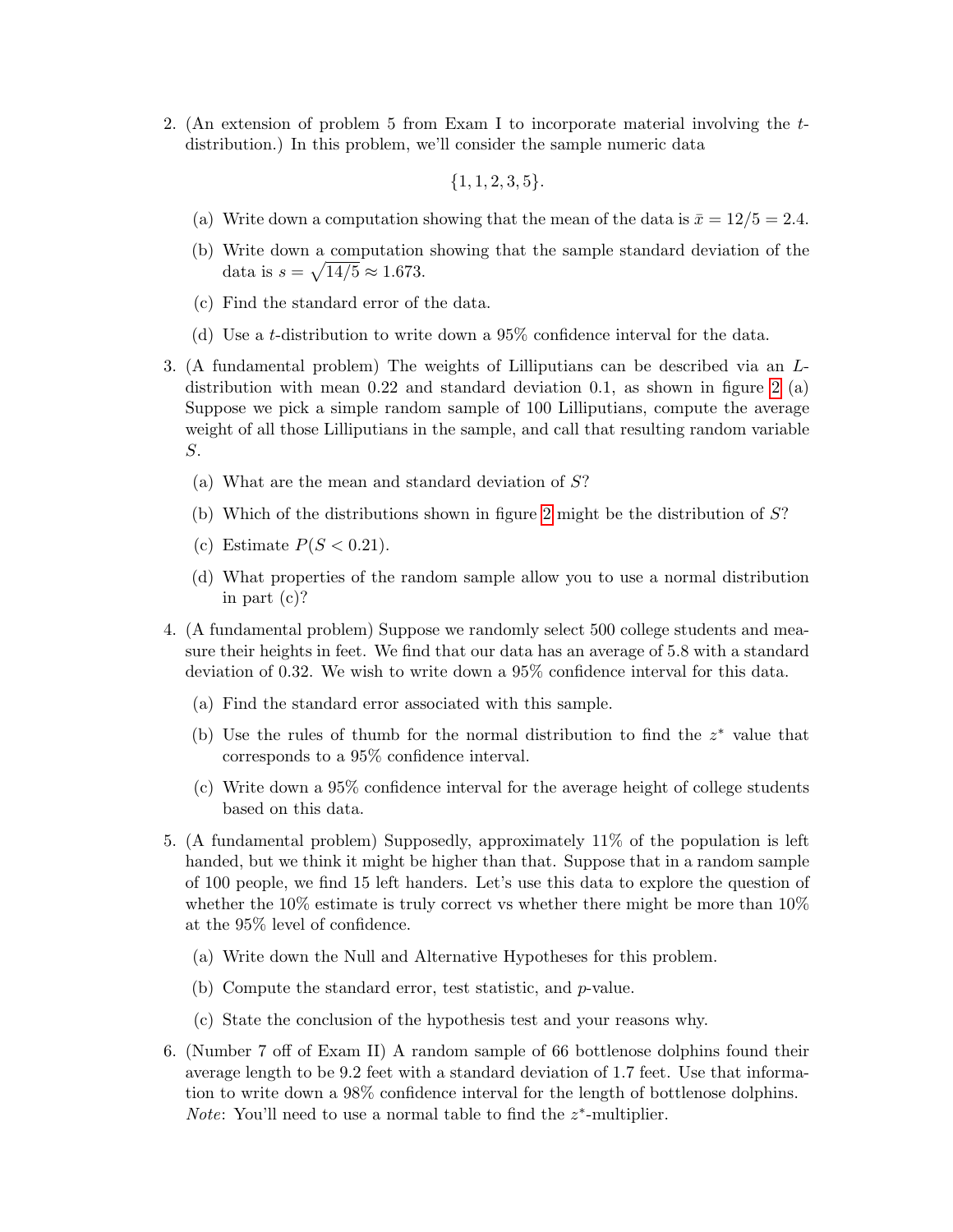7. (Number 8 off of Exam II) A recent survey of 2238 likely voters put President Biden's approval rating at 44%. Use that data to write down a 96% confidence interval for Biden's approval rating.

*Note*: You'll need to use a normal table to find the  $z^*$ -multiplier.

- 8. (Number 4 off of Exam III) A random sample of 10 college texts compared their local bookstore price to their amazon.com price. The data indicate that, on average, the local price minus the amazon price was \$21.12 with standard deviation of \$31.8. We are curious if the amazon price is generally less than the book store price.
	- (a) Write down the hypothesis test.
	- (b) Compute the standard error for the problem and test statistic.
	- (c) What is the conclusion of the test and what is your supporting evidence?
- 9. (Number 5 off of Exam III) In a sample of 100 Republicans, 34 were for issue 1 and 66 against. In a sample of 150 Democrats, 62 were for issue 1 and 88 against. Let's use this data to explore whether there is a genuine difference in the views of Democrats and Republicans on issue 1 to a 95% level of confidence.
	- (a) Compute the observed proportions  $\hat{p}_R$  and  $\hat{p}_D$ , as well as the difference

$$
\hat{p} = \hat{p}_D - \hat{p}_R.
$$

- (b) Compute the standard error.
- (c) Compute the test statistic.
- (d) Use a normal table to compute the p-value.
- (e) State the conclusion of the test.
- (f) Why was it OK to use a normal table?
- 10. Match the scatter plots shown in figure [3](#page-4-0) with their correlation from below:
	- $-0.7$
	- 0.9
	- 0.04
	- $\bullet -0.9$
- 11. (Regression) Figure [4](#page-5-0) shows a scatter plot for a random sample of 1000 men who competed in the 2012 Boston Marathon. The x-coordinate of each point corresponds to the runner's age and the y-coordinate corresponds to the runners time in minutes. The regression line for the data is also shown and has formula  $y = 1.5x + 186$ .
	- a. What time does this regression model predict for a 57 year old runner?
	- b. Which of the following could be a reasonable value for the correlation between age and time: 0.8, 0.04, -0.3, or -0.8?
	- c. Suppose I run a linear regression test on this data and a  $p$ -value of 0.00000015. Can I conclude at the 99% level of conficence that there is a linear relationship between age and speed?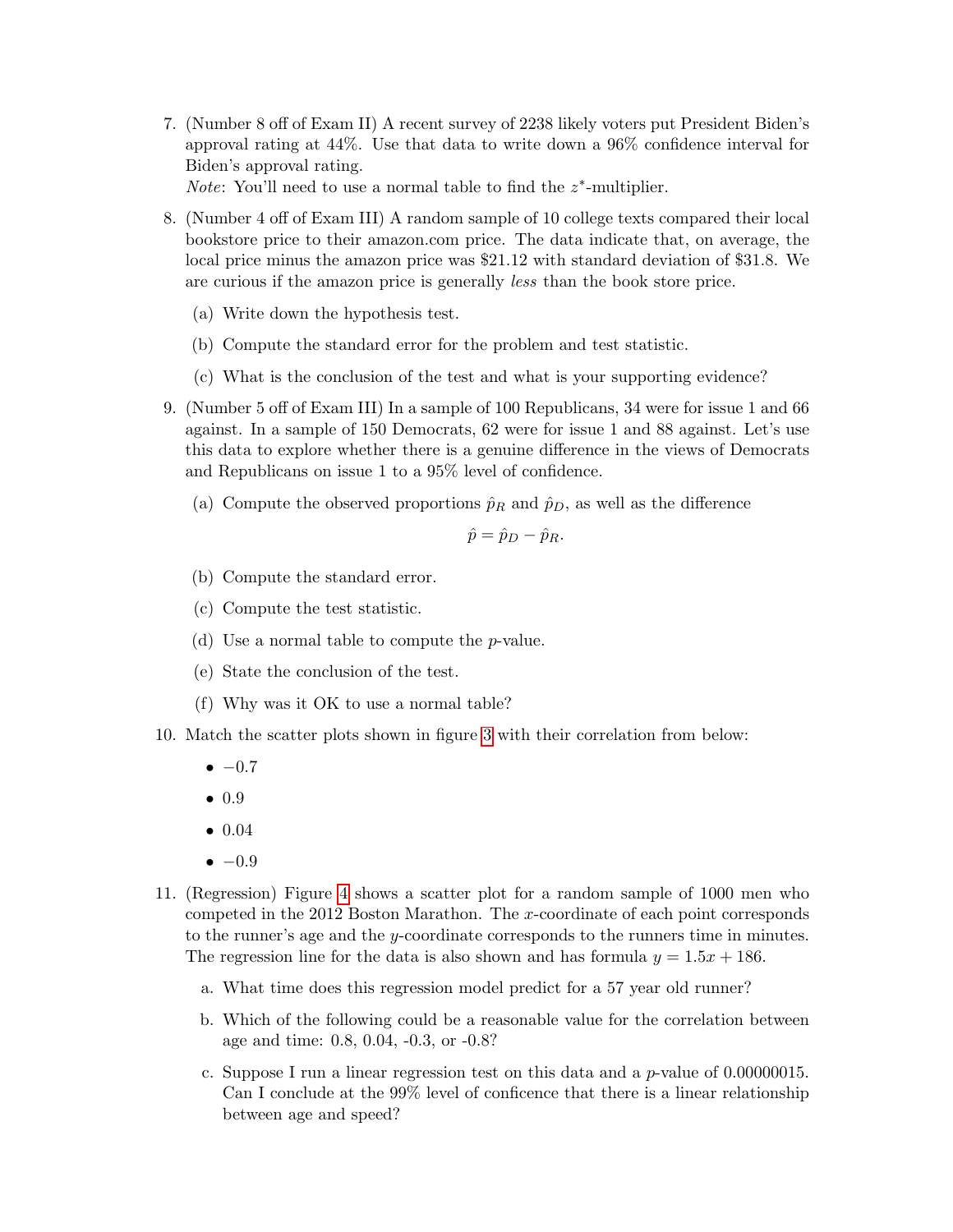

Figure 1: axes



<span id="page-3-0"></span>Figure 2: Potential distributions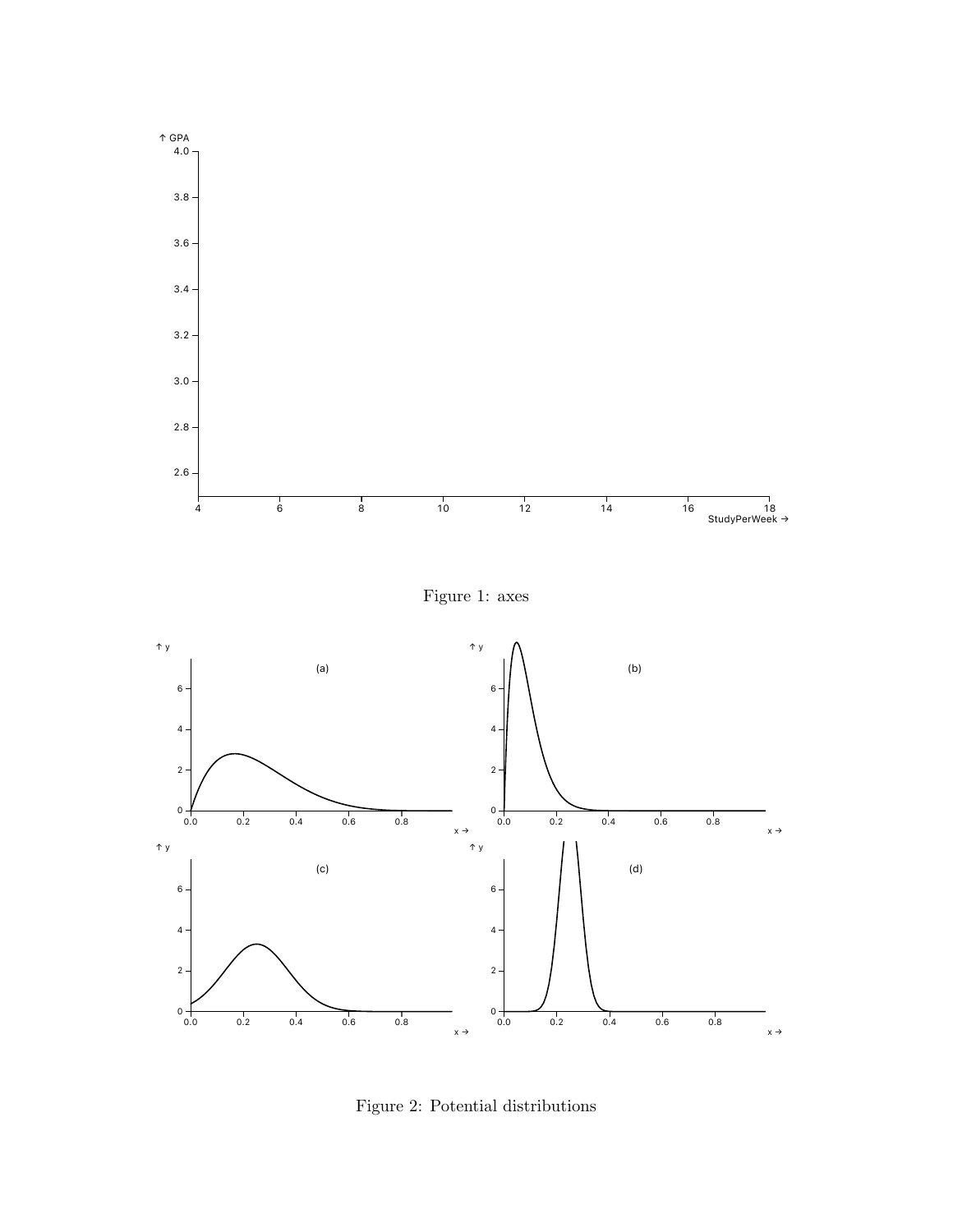

<span id="page-4-0"></span>Figure 3: Several scatter plots